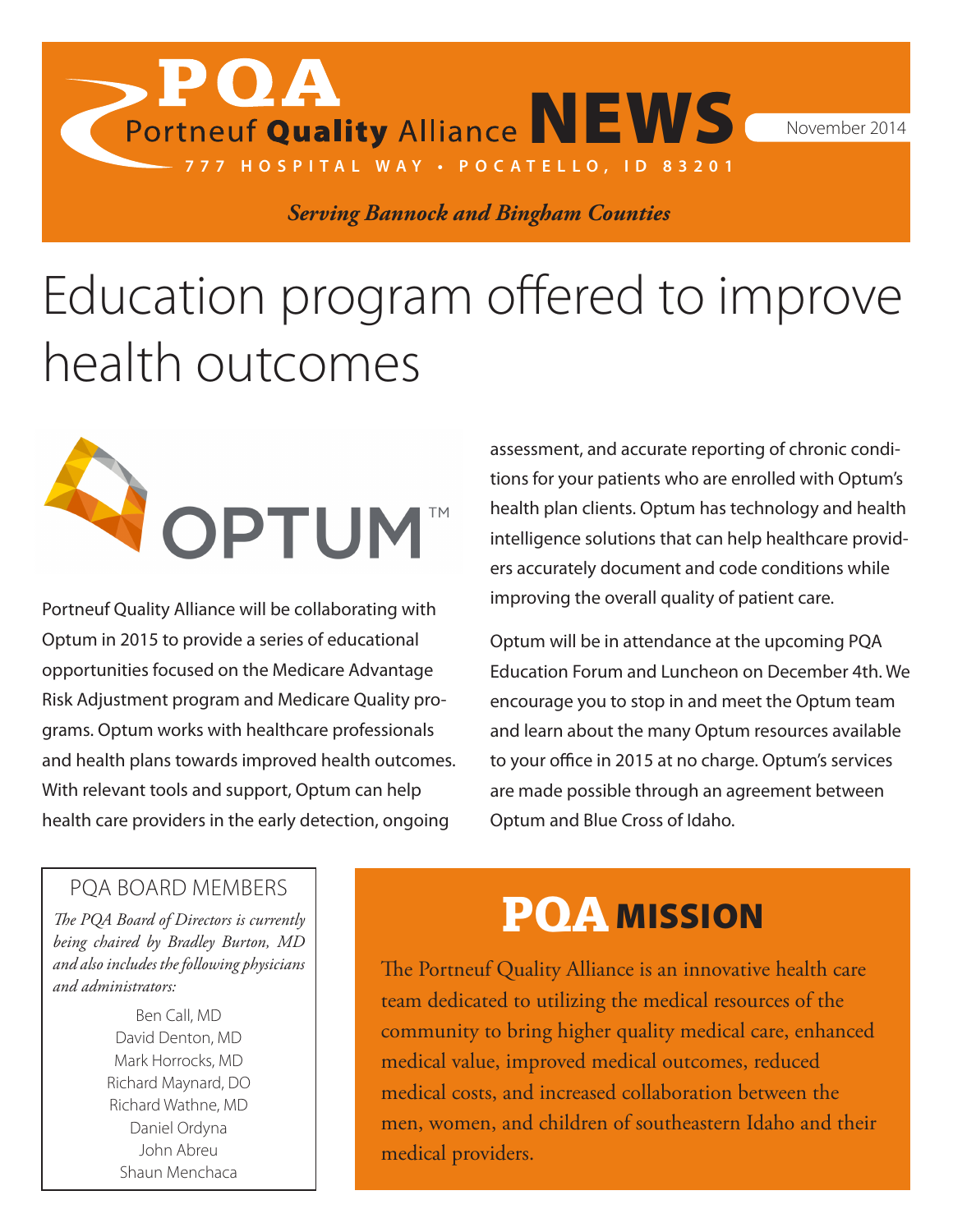Portneuf Quality Alliance NEWS

#### Open Enrollment Update

As many of you are already aware, PQA will be the primary provider network supporting the Portneuf Medical Center Employee Health Plan through UMR starting January 1, 2015. Open enrollment for that plan started on November 5th and communication has gone out to PMC employees regarding the network change. Employees were encouraged to verify the PQA network status of their existing provider(s) by searching the web

**SAVE**

**DATE**

------------THE------------

directory at [PortneufQualityAlliance.org/directory](http://www.PortneufQualityAlliance.org/directory) for a smooth transition.

Open enrollment on the insurance exchange started on November 15, 2014, which will hopefully bring PQA more members via the ConnectedCare product, as it remains competitively priced in the southeast Idaho marketplace. You may also notice some ConnectedCare billboards throughout town which



For more information about general exchange enrollment, you may visit YourHealthIdaho.org or contact a local broker for assistance. The local Blue Cross district office is also happy to help with questions about specific Blue Cross of Idaho products, such as ConnectedCare. Their direct number is (208) 232-6206.



**PQA Educational Forum & Luncheon Thursday, December 4th 11:30 AM to 1:00 PM Pebble Creek Room Portneuf Medical Center**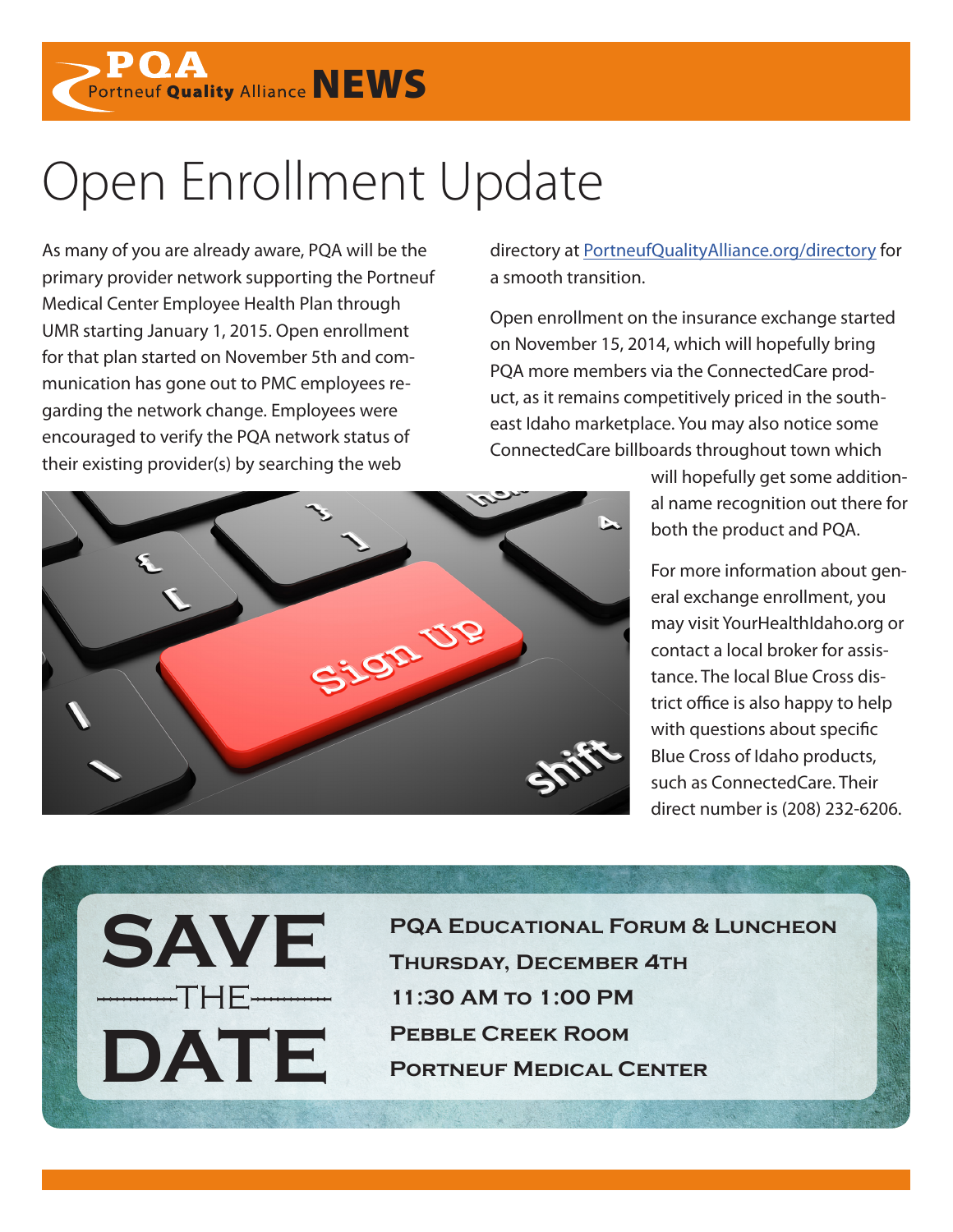

## Credentialing Due Diligence

As we welcome new PQA providers to the network, we would like to take the time to remind everyone, both existing and brand new, that in order to complete our newly implemented credentialing process, we must receive all of the correct paperwork and documentation for each practitioner within your Tax ID. This would include any updates on the initial group contract paperwork, as well as individual provider/ practitioner applications, along with supporting documentation. We will be reaching out to offices for this information in the coming weeks if we have not yet received it.

Also, to assure that PQA is operating on the most accurate information, we ask that PQA be notified in the event of any change to your practice, along with any other network or payer. These changes include, but are not limited to:

- **• Adding a provider to your practice**
- **• Removing a provider from your practice**
- **• Change of address, telephone number, and/or any other contact information**
- **• Enumeration changes (***e.g.***: Tax ID, NPI)**

To submit any credentialing paperwork or updates, please use the following email address: **[PQAUpdates@portmed.org](mailto:PQAUpdates%40portmed.org?subject=Updates)**.

For any questions or concerns, feel free to contact the PQA office at (208) 239-2664.

#### NEW PROVIDER GROUPS AND ASSOCIATES

Portneuf Quality Alliance would like to announce the addition of several new provider groups and associates to the PQA Network. A tremendous response to the network's recruitment efforts allows us to now welcome the following providers and practices:

| Access Home Care & Hospice             | Custom Rehab       |
|----------------------------------------|--------------------|
| Advance Performance PT                 | David Wise MD      |
| Art of Motion Chiropractic             | Greg Ford          |
| <b>Blackfoot Medical Center/Clinic</b> | Hannah's Place     |
| <b>Brizzee Family Medicine</b>         | Heritage Home He   |
| <b>CARE Women's Health</b>             | Life Change Assoc  |
| Center for Orthopedic Rehabilitation   | Physicians Immed   |
| Center Services / Counseling           | Pocatello Eye Care |

| Access Home Care & Hospice             | Custom Rehab                   | Pocatello Podiatry Associates |
|----------------------------------------|--------------------------------|-------------------------------|
| Advance Performance PT                 | David Wise MD                  | Speech Therapy Services       |
| Art of Motion Chiropractic             | Greg Ford                      | Quinn Meadows                 |
| <b>Blackfoot Medical Center/Clinic</b> | Hannah's Place                 | Superior PT                   |
| <b>Brizzee Family Medicine</b>         | Heritage Home Health & Hospice | The Eye Clinic                |
| <b>CARE Women's Health</b>             | Life Change Associates         | West Family Medicine          |
| Center for Orthopedic Rehabilitation   | Physicians Immediate Care      | Valley Foot and Ankle         |
| Center Services / Counseling           | Pocatello Eye Care             |                               |
|                                        |                                |                               |

| Pocatello Podiatry Associates |  |
|-------------------------------|--|
| Speech Therapy Services       |  |
| Quinn Meadows                 |  |
| Superior PT                   |  |
| The Eye Clinic                |  |
| West Family Medicine          |  |
| Valley Foot and Ankle         |  |
|                               |  |